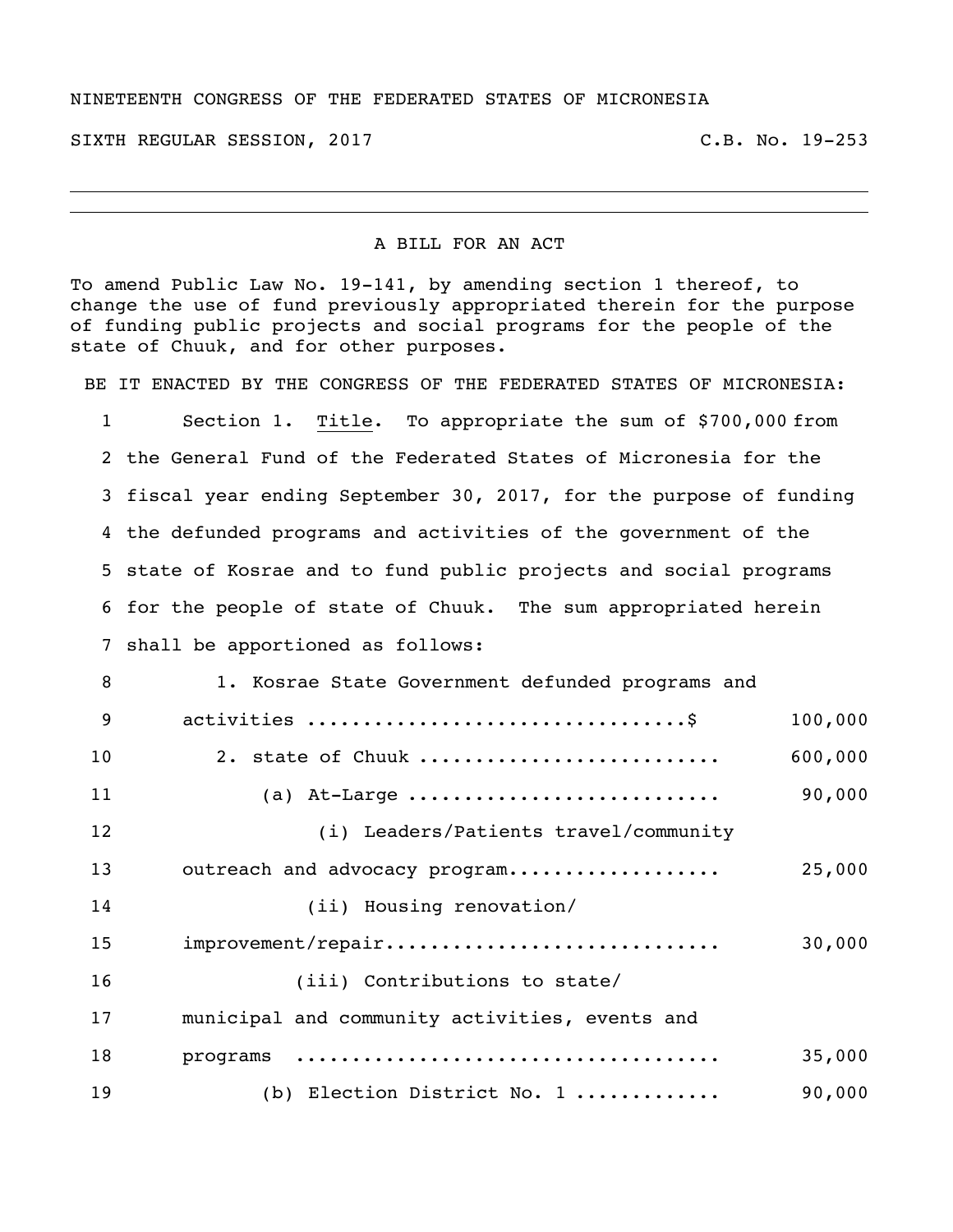| $\mathbf{1}$   |     | (i) Feasibility study for a              |         |
|----------------|-----|------------------------------------------|---------|
| $\overline{2}$ |     | seaport in the Mortlock region\$         | 90,000  |
| 3              |     | (c) Election District No. 2              | 115,000 |
| 4              |     | (i) Food security program                | 20,000  |
| 5              |     | (ii) Housing and community               |         |
| 6              |     | Halls rehabilitation                     | 40,000  |
| 7              |     | $(iii)$ Travel needs                     | 30,000  |
| 8              |     | (iv) Fishing project                     | 15,000  |
| 9              | (v) | Youth events/activities                  | 5,000   |
| 10             |     | (vi) POL/Freight/Charter                 | 5,000   |
| 11             |     | (d) Election District No. 3.             | 110,000 |
| 12             |     | (i) Fishing project                      | 30,000  |
| 13             |     | (ii) Multipurpose building               | 30,000  |
| 14             |     | (iii) Food relief program                | 30,000  |
| 15             |     | (iv) Community outreach                  |         |
| 16             |     | and advocacy program                     | 20,000  |
| 17             |     | (e) Election District No. 4.             | 90,000  |
| 18             |     | (i) Fishing project                      | 30,000  |
| 19             |     | (ii) Community outreach and              |         |
| 20             |     | advocacy programs                        | 30,000  |
| 21             |     | (iii) Low income housing repair $\ldots$ | 30,000  |
| 22             |     | (f) Election District No. 5.             | 105,000 |
| 23             |     | (i) POL/Freight/Charter                  | 30,000  |
| 24             |     | (ii) [Solar street lights] Northwest     |         |
|                |     | 25 island internet services/installment  | 60,000  |